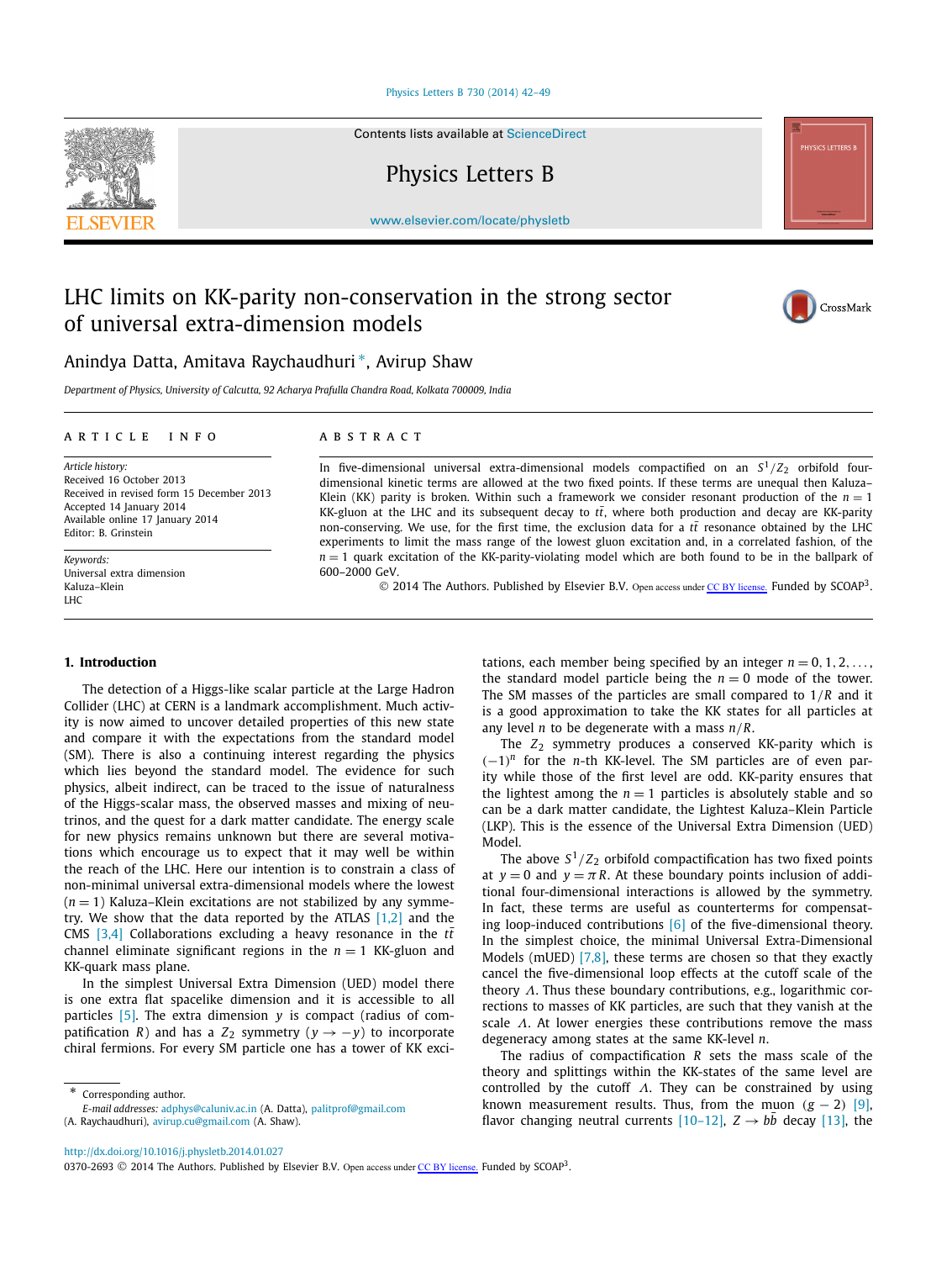<span id="page-1-0"></span> $\rho$  parameter [\[5,14\],](#page-6-0) and other electroweak precision tests [\[15,16\],](#page-7-0) one has typically  $1/R \gtrsim$  300–600 GeV. Comparing the production and leptonic decay of  $n = 2$  electroweak gauge bosons with the CMS LHC data a limit of  $1/R \gtrsim$  715 GeV has been placed [\[17\].](#page-7-0)

In this work we explore the scenario where the boundary terms depart from their special choice of mUED. In addition, the boundary terms at the two fixed points are allowed to be unequal. This leads to non-conservation of KK-parity and opens the door for  $n = 1$  KK-states to be produced singly in SM particle collisions and also for them to decay to  $n = 0$  states<sup>1</sup> some of which has been emphasized in an earlier work [\[18\].](#page-7-0) Because of these features the picture considered here is termed KK-parity violating UED.

Here we examine the coupling of the  $n = 1$  KK-gluon to a pair of SM-quarks ( $n = 0$  states). Such couplings are absent in mUED and are hallmarks of the non-minimality discussed above. They provide an avenue for comparing the predictions of the theory with measurements at the LHC.

Specifically, we consider resonant production of the  $n = 1$  KKgluon in *pp* collisions at the LHC through the KK-parity nonconserving coupling. We take the KK-gluon to be the lightest  $n = 1$ level particle. Once produced, KK-conserving decays being kinematically disallowed, the KK-gluon decays to a pair of zero-mode quarks through the same KK-parity-violating coupling. The branching ratio is equal for all types of quarks and hence it is 1*/*6 for the  $t\bar{t}$  mode which we examine. Both the ATLAS and CMS Collaborations have looked for the signal of a resonance produced in *pp* collisions which decays to a pair of top–antitop quarks. Results from ATLAS for the 7 TeV [\[1\]](#page-6-0) and 8 TeV [\[2\]](#page-6-0) LHC runs are now available as are the corresponding findings of CMS in [\[3\]](#page-6-0) and [\[4\]](#page-6-0) respectively. From the lack of observation of such a state, 95% C.L. upper limits on the cross section times branching ratio of such a signal as a function of the resonance mass have been reported in these publications. Here we use the limits from the 8 TeV runs to constrain the masses of the  $n = 1$  level KK quarks and gluons of the model. We would like to emphasize that this is the first effort to restrict the parameters of KK-parity-violating UED using existing LHC data.

The two essential ingredients for calculating the signal are the mass of the  $n = 1$  gluon state and the strength of its KK-parityviolating couplings. In the following section we briefly review the UED scenario with boundary-localized kinetic terms and lead up to the KK-excitation masses in such a framework. In the next section we calculate the  $Z_2$ -parity-violating coupling involving the first excitation of the KK-gluon and a zero-mode quark–antiquark pair. With these results we then derive the expected *tt* signal from the production of the KK-gluon at the LHC and its subsequent decay. This is compared with the CMS [\[4\]](#page-6-0) and ATLAS [\[2\]](#page-6-0) 8 TeV results and the restrictions on the KK-excitation masses are exhibited. Our conclusions appear at the end.

# **2. KK-parity-violating UED, KK masses**

In nonminimal UED one can consider kinetic and mass terms localized at the fixed points. Here we restrict ourselves to boundary-localized kinetic terms only [\[19–24,18\].](#page-7-0) Thus we consider a five-dimensional theory with additional four-dimensional kinetic terms at the boundaries at  $y = 0$  and  $y = \pi R$ .

We illustrate the idea by considering free fermion fields *ΨL,<sup>R</sup>* whose zero modes are the chiral projections of the SM fermions. The five-dimensional action with BLKT is [\[25\]](#page-7-0)

$$
S = \int d^4x dy \left[ \bar{\Psi}_L i \Gamma^M \partial_M \Psi_L + r_f^a \delta(y) \phi_L^\dagger i \bar{\sigma}^\mu \partial_\mu \phi_L \right]
$$

$$
+ r_f^b \delta(y - \pi R) \phi_L^{\dagger} i \bar{\sigma}^\mu \partial_\mu \phi_L + \bar{\Psi}_R i \Gamma^M \partial_M \Psi_R + r_f^a \delta(y) \chi_R^{\dagger} i \sigma^\mu \partial_\mu \chi_R + r_f^b \delta(y - \pi R) \chi_R^{\dagger} i \sigma^\mu \partial_\mu \chi_R].
$$
 (1)

Here  $\sigma^{\mu} \equiv (I, \vec{\sigma})$  and  $\bar{\sigma}^{\mu} \equiv (I, -\vec{\sigma})$ ,  $\vec{\sigma}$  being the  $(2 \times 2)$  Pauli matrices.  $r_f^a$ ,  $r_f^b$  are the strengths of the boundary terms which are chosen to be the same for  $\Psi_L$  and  $\Psi_R$  for simplicity.

It is helpful to express five-dimensional fermion fields using two component chiral spinors<sup>2</sup> [25]:

$$
\Psi_L(x, y) = \begin{pmatrix} \phi_L(x, y) \\ \chi_L(x, y) \end{pmatrix} = \sum_{n=0}^{\infty} \begin{pmatrix} \phi_n(x) f_L^n(y) \\ \chi_n(x) g_L^n(y) \end{pmatrix},
$$
\n(2)

$$
\Psi_R(x, y) = \begin{pmatrix} \phi_R(x, y) \\ \chi_R(x, y) \end{pmatrix} = \sum_{n=0}^{\infty} \begin{pmatrix} \phi_n(x) f_R^n(y) \\ \chi_n(x) g_R^n(y) \end{pmatrix}.
$$
 (3)

Below we examine the case of  $\Psi_L$  in detail. The results for  $\Psi_R$  will be similar and can be obtained by making appropriate changes.

Variation of the action functional equation  $(1)$  utilizing Eq.  $(2)$ results in coupled equations for the *y*-dependent wave-functions,  $f_L^n$ ,  $g_L^n$ . Following routine steps<sup>3</sup> one finds:

$$
[1 + r_f^a \delta(y) + r_f^b \delta(y - \pi R)] m_n f_L^n - \partial_y g_L^n = 0,
$$
  
\n
$$
m_n g_L^n + \partial_y f_L^n = 0 \quad (n = 0, 1, 2, ...).
$$
\n(4)

Eliminating  $g_L^n$  one obtains the equations:

$$
\partial_y^2 f_L^n + [1 + r_f^a \delta(y) + r_f^b \delta(y - \pi R)] m_n^2 f_L^n = 0.
$$
 (5)

From now onwards we drop the subscript *L* on the wave-functions and denote them simply by *f* and *g*.

The boundary conditions are [\[20\]](#page-7-0)

$$
f^{n}(y)|_{0^{-}} = f^{n}(y)|_{0^{+}}, \t f^{n}(y)|_{\pi R^{+}} = f^{n}(y)|_{\pi R^{-}},
$$
\n(6)  
\n
$$
\frac{df^{n}}{dy}|_{0^{+}} - \frac{df^{n}}{dy}|_{0^{-}} = -r_{f}^{a} m_{n}^{2} f^{n}(y)|_{0},
$$
\n
$$
\frac{df^{n}}{dy}|_{\pi R^{+}} - \frac{df^{n}}{dy}|_{\pi R^{-}} = -r_{f}^{b} m_{n}^{2} f^{n}(y)|_{\pi R}.
$$
\n(7)

One then obtains the solutions:

$$
f^{n}(y) = N_{n} \left[ \cos(m_{n}y) - \frac{r_{f}^{a}m_{n}}{2} \sin(m_{n}y) \right], \quad 0 \leq y < \pi R,
$$
  

$$
f^{n}(y) = N_{n} \left[ \cos(m_{n}y) + \frac{r_{f}^{a}m_{n}}{2} \sin(m_{n}y) \right], \quad -\pi R \leq y < 0, \quad (8)
$$

where the masses  $m_n$  for  $n = 0, 1, \ldots$  are obtained from the transcendental equation [\[20\]:](#page-7-0)

$$
(r_f^a r_f^b m_n^2 - 4) \tan(m_n \pi R) = 2(r_f^a + r_f^b) m_n.
$$
 (9)

The solutions are *orthonormal*, i.e.:

$$
\int dy \left[1 + r_f^a \delta(y) + r_f^b \delta(y - \pi R)\right] f^n(y) f^m(y) = \delta^{nm}.\tag{10}
$$

These wave-functions are combinations of a sine and a cosine function unlike in the case of mUED where they are one or the other of these two trigonometric functions. This difference and that the KK masses are solutions of Eq. (9) rather than just  $n/R$  are at the root of the distinguishing features of this model.

 $1$  This is similar to R-parity violating interactions in supersymmetry.

<sup>&</sup>lt;sup>2</sup> The Dirac gamma matrices are in the chiral representation with  $\gamma_5 =$ *diag(*−*I, I)*.

 $3$  More details in the same notations and conventions can be found in [\[18\].](#page-7-0)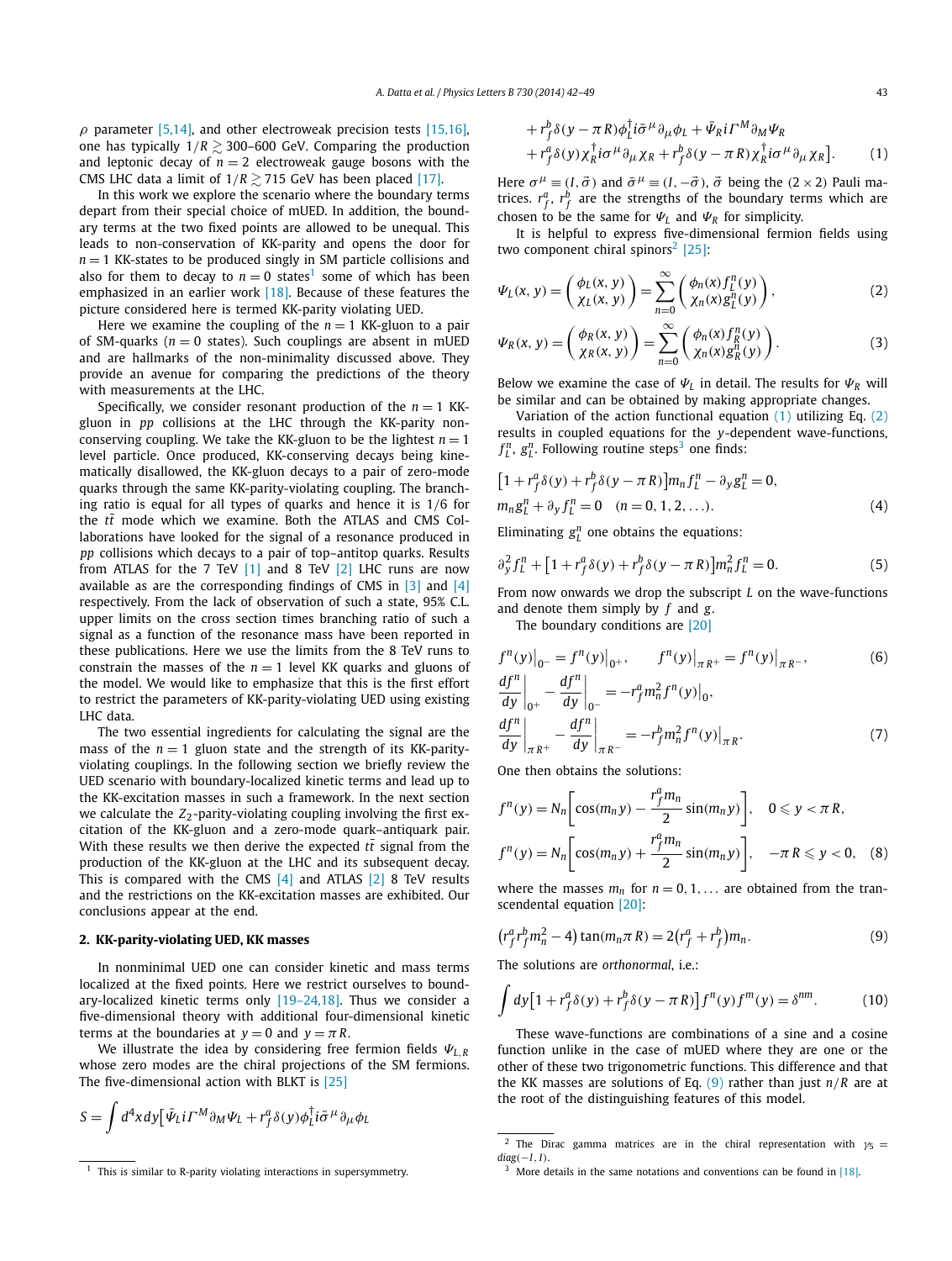<span id="page-2-0"></span>

**Fig. 1.** Left panel:  $M_{(1)} \equiv m_{\alpha^{(1)}} R$  as a function of  $R_{\alpha} \equiv r_{\alpha}^a/R$  when  $r_{\alpha}^a = r_{\alpha}^b$ . In the inset is shown the dependence of  $M_{(1)}$  on  $\Delta R_{\alpha} \equiv (r_{\alpha}^b - r_{\alpha}^a)/R$  for several  $R_{\alpha}$ . Right panel:  $M_{(1)}$  as a function of  $R_{\alpha}$  when the BLKT is present only at the  $y = 0$  fixed point. The inset shows a blow-up of the region of  $R_{\alpha}$  that is considered later. Note the very mild variation of  $M_{(1)}$  in the insets of both panels. The plots apply for  $\alpha = f$  (fermions) and *g* (gluons).

In this Letter we examine two versions of KK-parity-violating UED. In one we take symmetric boundary-localized terms for fermions, i.e.,  $r_f^a = r_f^b \equiv r_f$ . The other case has the BLKT at one of the fixed points only:  $r^a_f \neq 0$ ,  $r^b_f = 0$ . In this second alternative Eq. [\(9\)](#page-1-0) becomes

$$
\tan(m_n \pi R) = -\frac{r_f^a m_n}{2}.\tag{11}
$$

The normalization constant  $N_n$  is determined from orthonormality. When  $r_f^a = r_f^b \equiv r_f$ 

$$
N_n = \sqrt{\frac{2}{\pi R}} \left[ \frac{1}{\sqrt{1 + \frac{r_f^2 m_n^2}{4} + \frac{r_f}{\pi R}}} \right].
$$
 (12)

For the other case when  $r_f^b = 0$  we use  $r_f^a \equiv r_f$  and one has

$$
N_n = \sqrt{\frac{2}{\pi R}} \left[ \frac{1}{\sqrt{1 + \frac{r_f^2 m_n^2}{4} + \frac{r_f}{2\pi R}}} \right].
$$
 (13)

In this work we deal only with the zero modes and the  $n = 1$  KK wave-functions of the five-dimensional fermion fields.

The action for the five-dimensional gluon field,  $G_N$   $(N = 0...4)$ with BLKT  $r_{g}^{a}, r_{g}^{b}$  at the fixed points can be similarly written down. It is straightforward to show following similar steps<sup>4</sup> that in the  $G_4 = 0$  gauge the gluon field has the KK-expansion:

$$
G_{\mu}(x, y) = \sum_{n=0}^{\infty} G_{\mu}^{n}(x) a^{n}(y),
$$
\n(14)

where the functions  $a^n(y)$  are of the same form as Eq. [\(8\).](#page-1-0) In this case the five-dimensional contributions to the KK-gluon mass,  $m_n$ , satisfy

$$
(r_g^a r_g^b m_n^2 - 4) \tan(m_n \pi R) = 2(r_g^a + r_g^b) m_n
$$
 (15)

which is identical to Eq. [\(9\)](#page-1-0) for fermions.

For the other case that we also consider ( $r_g^a \neq 0$ ,  $r_g^b = 0$ ) the transcendental equation (15) reduces to

$$
\tan(m_n \pi R) = -\frac{r_g^a m_n}{2}.
$$
\n(16)

This equation is the same as Eq.  $(11)$  for fermions with similar BLKT.

As the KK-masses of fermions and gauge bosons are obtained from similar equations it is convenient to discuss the solutions together. Below we use  $r^a_\alpha$ ,  $r^b_\alpha$  to stand for the BLKT strengths with  $\alpha = f$  or *g*. Our focus will be on the *n* = 1 state.

In Fig. 1 we show the variation of  $M_{(1)} \equiv m_{\alpha^{(1)}} R$ , which is dimensionless, in the two alternate cases. In the left panel  $M_{(1)}$  is shown as a function of  $R_{\alpha} \equiv r_{\alpha}^a / R$  in the symmetric ( $r_{\alpha}^a = r_{\alpha}^b$ ) limit. In the inset is presented the dependence of  $M_{(1)}$  on the asymmetry parameter  $\Delta R_{\alpha}$ , for several choices of  $R_{\alpha}$ . The range of variation of  $\Delta R_{\alpha}$  shown in the inset is what we use in our later discussion. It is seen that  $M_{(1)}$  changes very slowly. Note also that the mass of the  $n = 1$  state for a particular  $R_\alpha$  always remains more than that corresponding to any larger  $R_\alpha$  for the entire variation of  $\Delta R_{\alpha}$ . Therefore, irrespective of the value of  $\Delta R_{\alpha}$ , the mass ordering within the  $n = 1$  level is determined on the basis of  $R_\alpha$ . In the right panel, we present  $M_{(1)}$  as a function of  $R_{\alpha} = r_{\alpha}^a/R$  when the BLKT is present only at  $y = 0$ . In the inset is shown the region in which we later choose the gauge boson BLKT. Here too the variation of  $M_{(1)}$  is hardly significant. The key message from both panels is that the KK-mass falls with increasing *Rα*; the fermion or gauge boson with the largest  $R_\alpha$  is the lightest  $n = 1$  KK state. In this work we keep  $R_g > R_f$  to ensure that the  $n = 1$  gluon is lighter than the quarks of the same level. So, the former cannot decay *via* KK-number conserving modes (which would have dominated if allowed) and the branching ratio to  $t\bar{t}$  is 1/6.

# **3. Coupling of** *G***<sup>1</sup> with zero-mode quarks**

Besides the masses, the other ingredient required for the proposed calculation is the strength of the  $G^1 f^0 f^0$  coupling. It is given by

$$
g_{G^1 f^0 f^0} = g_5(G) \int_{0}^{\pi R} (1 + r_f \{\delta(y) + \delta(y - \pi R)\}) f_L^0 f_L^0 a^1 dy
$$
  
=  $g_5(G) \int_{0}^{\pi R} (1 + r_f \{\delta(y) + \delta(y - \pi R)\}) g_R^0 g_R^0 a^1 dy$ . (17)

The five-dimensional gauge coupling *g*<sup>5</sup> which appears above is related to the usual coupling *g* through

$$
g_5 = g\sqrt{\pi R S_G} \tag{18}
$$

with

 $S$ 

$$
G = \left(1 + \frac{R_g^a + R_g^b}{2\pi}\right). \tag{19}
$$

<sup>4</sup> These steps are discussed in detail in [\[18\].](#page-7-0)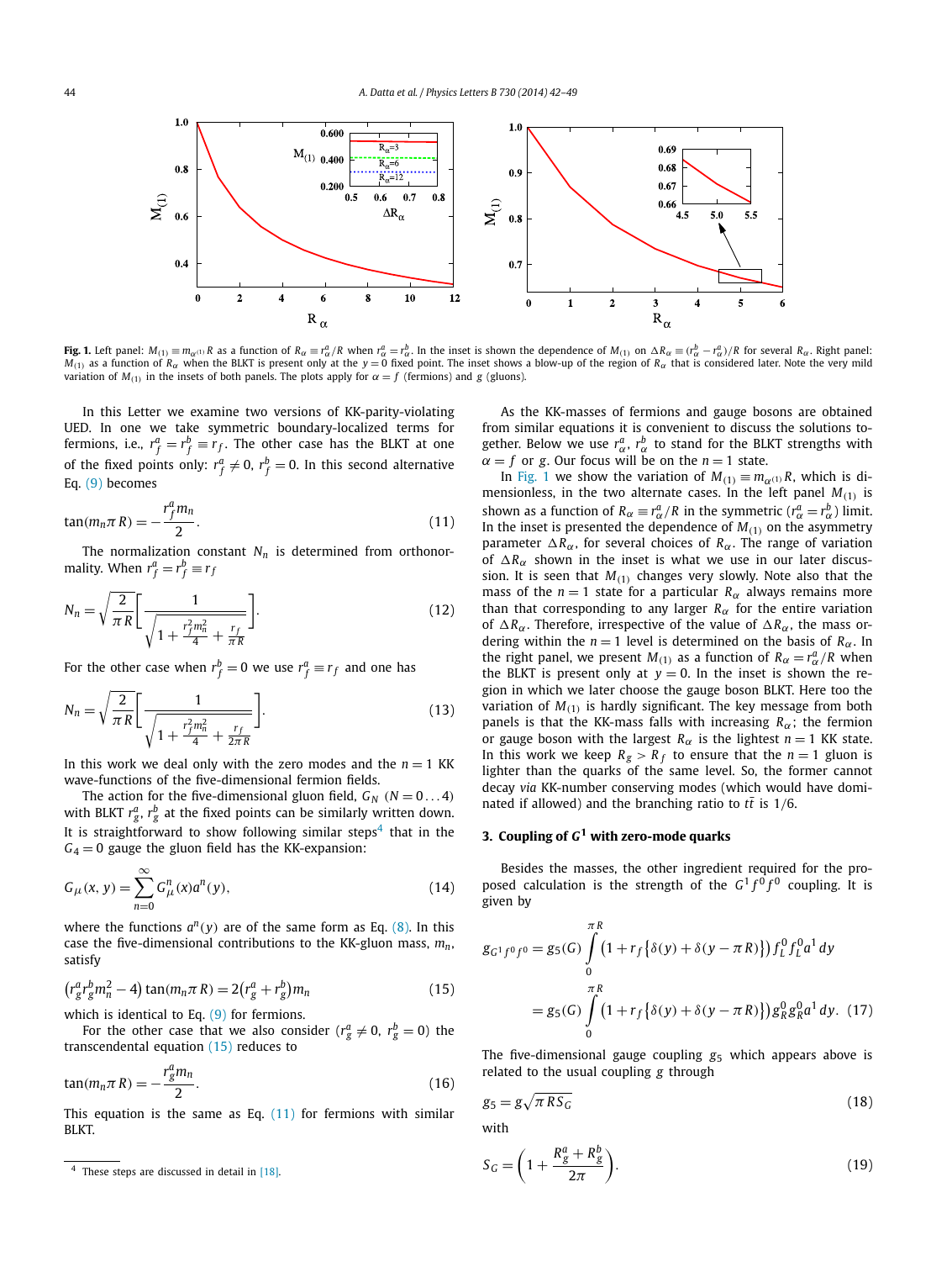<span id="page-3-0"></span>

**Fig. 2.** Left panel: Variation of the scaled KK-parity-violating coupling squared between  $G^1$  and a pair of zero-mode quarks with  $R_f\equiv R_f^a=R_f^b$  for several  $\Delta R_g$ , for  $R_g^a=3.0$ . Right panel: Variation of the same coupling with *R*<sub>f</sub> for different choices of *R<sub>g</sub>* when the quark and boson BLKTs are present only at the *y* = 0 fixed point.

As noted in the previous section, the wave-functions  $f_L^0$ ,  $g_R^0$  for zero-mode quarks and  $a<sup>1</sup>$  for the KK-gluon depend on the choices made for the boundary localized terms.

We remark in passing that, irrespective of the nature of the gluon boundary terms, the coupling  $g_{G^1G^0G^0}$  is always zero. Thus the resonant production of  $G<sup>1</sup>$  is initiated only by quarks and antiquarks in the colliding particles and the gluonic content of the proton plays no role.

# *3.1. BLKT at both fixed points*

The first option which we study has BLKTs of the same strength at the two fixed points for quarks  $(r_f^a = r_f^b = r_f)$  while for the gauge bosons ( $r_g^a \neq r_g^b$ ). The *y*-dependent wave-functions of our interest here are found to be

$$
f_L^0 = g_R^0 = \frac{1}{\sqrt{\pi R (1 + R_f/\pi)}},\tag{20}
$$

and

$$
a^{1} = N_{G}^{1} \bigg[ \cos \bigg( \frac{M_{(1)} y}{R} \bigg) - \frac{R_{g}^{a} M_{(1)}}{2} \sin \bigg( \frac{M_{(1)} y}{R} \bigg) \bigg],
$$
 (21)

with

$$
N_G^1 = \sqrt{\frac{1}{\pi R}} \sqrt{\frac{8(4 + M_{(1)}^2 R_g^{b2})}{2(\frac{R_g^a + R_g^b}{\pi})(4 + M_{(1)}^2 R_g^a R_g^b) + (4 + M_{(1)}^2 R_g^{a2})(4 + M_{(1)}^2 R_g^{b2})}},
$$
\n(22)

where we have used as earlier  $M_{(1)} \equiv m_{g^{(1)}} R$ , and the scaled dimensionless variables

$$
R_f \equiv r_f/R
$$
,  $R_g^a \equiv r_g^a/R$ , and  $R_g^b \equiv r_g^b/R$ . (23)

Using the above we get

$$
g_{G^1 f^0 f^0} = \frac{g(G)\sqrt{\pi RS_G}}{(1 + \frac{R_f}{\pi})} N_G^1 \left[ \frac{\sin(\pi M_{(1)})}{\pi M_{(1)}} \left\{ 1 - \frac{M_{(1)}^2 R_g^a R_f}{4} \right\} + \frac{R_g^a}{2\pi} \left\{ \cos(\pi M_{(1)}) - 1 \right\} + \frac{R_f}{2\pi} \left\{ \cos(\pi M_{(1)}) + 1 \right\} \right].
$$
\n(24)

In the left panel of Fig. 2 we plot the square of the coupling for a fixed value<sup>5</sup> of  $R_g^a = 3.0$  as a function of  $R_f$  for several values

of  $\Delta R_g$ . It is seen that the strength of the coupling decreases as  $R_f$  increases while it increases as  $\Delta R_g$  increases.

Physics consequences of these couplings are discussed in the next section. At this stage we urge the reader to note that the KK-parity-violating coupling gets smaller as  $R_f$  tends towards  $R_g$ i.e., as the splitting among the  $n = 1$  KK-excitations is decreased. Also, it can be readily seen using Eq. [\(15\)](#page-2-0) that if  $R_g^a = R_g^b$ , i.e., the BLKTs are symmetric at  $y = 0$  and  $y = \pi R$  for the gauge boson, as chosen for the quarks, the coupling in Eq.  $(24)$  vanishes. This can be traced to a  $y \leftrightarrow (y - \pi R)$  *Z*<sub>2</sub>-symmetry of the theory for this choice which forbids an  $n = 1$  state to couple exclusively to zero modes. In general,  $g_{G^1 f^0 f^0}$  decreases as  $\Delta R_g$  gets smaller.

#### *3.2. BLKT at one fixed point*

In the second case, for both the quarks and the gauge bosons we assume that the BLKT are present at only the  $y = 0$  fixed point. The *y*-dependent wave-functions in this case are

$$
f_L^0 = g_R^0 = \frac{1}{\sqrt{\pi R (1 + R_f / 2\pi)}},\tag{25}
$$

and

$$
a^{1} = \sqrt{\frac{1}{\pi R}} \sqrt{\frac{2}{1 + (\frac{R_{g}M_{(1)}}{2})^{2} + \frac{R_{g}}{2\pi}}}
$$

$$
\times \left[ \cos\left(\frac{M_{(1)}y}{R}\right) - \frac{R_{g}M_{(1)}}{2} \sin\left(\frac{M_{(1)}y}{R}\right) \right],
$$
(26)

where  $R_g \equiv r_g/R$ . With these wave-functions we get for this case

$$
g_{G^1 f^0 f^0} = \frac{\sqrt{2}g(G)\sqrt{S_G}}{(1 + \frac{R_f}{2\pi})\sqrt{1 + (\frac{R_g M_{(1)}}{2})^2 + \frac{R_g}{2\pi}}} \left(\frac{R_f - R_g}{2\pi}\right). \tag{27}
$$

In the right panel of Fig. 2 we plot the square of the coupling strength as a function of  $R_f$  for several choices of  $R_g$  for this alternative. In order to keep the  $n = 1$  KK-gluon lighter than the quarks of the same level we have kept  $R_g > R_f$ . It is to be noted that the strength of the coupling decreases as  $\overline{R}_f$  increases but it increases as  $R_g$  increases. The coupling vanishes if  $R_g = R_f$ , as can be seen from Eq. (27).

### **4.** Single  $G^1$  production and decay to  $t\bar{t}$

From here onwards we will not explicitly write the KK-number  $(n = 0)$  as a superscript for the SM particles. Wave-functions with no superscripts are for the SM particles.

We have checked that the results are not dramatically different for the other values of  $R_g^a$  that we consider later.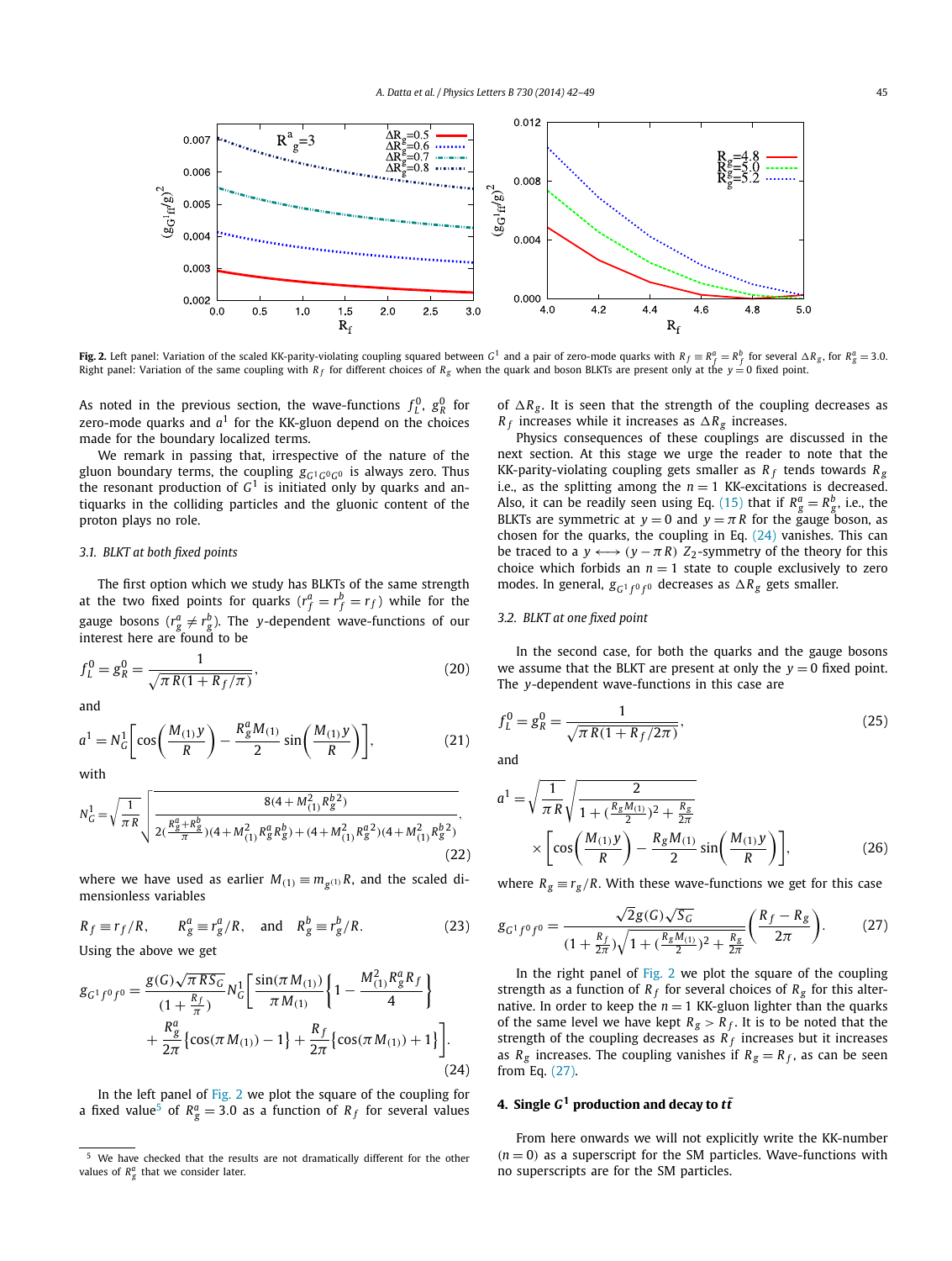We now investigate the single production of *G*<sup>1</sup> at the LHC. We consider the process *pp*  $(q\bar{q}) \rightarrow G^1$  followed by  $G^1 \rightarrow t\bar{t}$ . Note that both the production and decay of *G*<sup>1</sup> involves the KK-parityviolating coupling. The signature of this mode would be a resonance in the *tt* channel at the *G*<sup>1</sup> mass. The ATLAS and CMS Collaboration have both searched for such a resonance in *pp* collisions at 7 and 8 TeV [\[1–4\].](#page-6-0) From non-observation of such a signal 95% C.L. upper bounds have been placed on the cross section times branching ratio as a function of the mass of a  $t\bar{t}$  resonance. Comparing these bounds with the calculated values in the KK-parity-violating framework enables the restriction of the parameter space of the model. To get the most up-to-date bounds we use the latest 8 TeV results. At this energy CMS has published [\[4\]](#page-6-0) the anal-ysis of 19.7 fb<sup>-1</sup> of data while ATLAS has presented [\[2\]](#page-6-0) bounds from 14.3  $fb^{-1}$  of data. We use the former in our considerations below but also remark on the constraint following from the latter.

The key quantities here are the KK-gluon mass and its coupling to zero-mode quarks. In non-minimal UED, the mass of  $G<sup>1</sup>$  is de-termined from Eqs. [\(15\)](#page-2-0) and [\(16\)](#page-2-0) by  $1/R$  and the gluon BLKT  $R_g^{a,b}$ . The resonance masses excluded by the ATLAS and CMS results are bounds on the  $n = 1$  gluon mass in this model. This restricts  $1/R$ and  $R_g^{a,b}$ . Further, the single production and the decay of  $n = 1$ KK-excitations of gluons to SM quarks are driven by KK-parityviolating couplings which depend on the quark BLKT *R <sup>f</sup>* and also vanish unless the strengths of the gauge BLKT parameters localized at the two fixed points are different, i.e.,  $\Delta R_g \neq 0$ . A specific upper bound on the event rate as quoted by CMS  $\left[4\right]$  therefore translates to constraints on the above parameters and thence to the mass of the KK-excitations of quarks.

As noted earlier, in spite of the onset of KK-parity violation the coupling  $g_{G^1GG}$  vanishes identically. Consequently, the production of  $G^1$  in *pp* collisions is driven solely by  $q\bar{q}$  fusion. An analytic expression for the resonant production cross section of the  $n = 1$ KK-gluon from  $q\bar{q}$  fusion in the collision of two protons can be expressed in a compact form:

$$
\sigma(pp \to G^{1} + X)
$$
\n
$$
= \frac{4\pi^{2}}{3m_{g^{(1)}}^{3}} \sum_{i} \Gamma(G^{1} \to q_{i}\bar{q}_{i})
$$
\n
$$
\times \int_{\tau}^{1} \frac{dx}{x} \Big[ f_{\frac{q_{i}}{p}}(x, m_{g^{(1)}}^{2}) f_{\frac{\bar{q}_{i}}{p}}(\tau/x, m_{g^{(1)}}^{2}) + q_{i} \leftrightarrow \bar{q}_{i} \Big].
$$
\n(28)

Here,  $q_i$  and  $\bar{q}_i$  stand for a generic quark and the corresponding antiquark of the *i*-th flavor respectively.  $f_{\frac{q_i}{p}}(f_{\frac{\tilde{q}_i}{p}})$  is the quark (antiquark) distribution function within a proton.  $\tau \equiv m_{g^{(1)}}^2 / S_{PP}$ , where  $\sqrt{S_{PP}}$  is the proton–proton centre of momentum energy.  $\Gamma$ ( $G$ <sup>1</sup>  $\rightarrow$   $q_i\bar{q}_i$ ) represents the decay width of  $G$ <sup>1</sup> into the quark– antiquark pair and is given by

$$
\Gamma = \left[\frac{g_{G^1qq}^2}{\pi}\right] m_{g^{(1)}}.
$$
\n(29)

Here  $g_{G^1qq}$  is the KK-parity-violating coupling of the  $n=1$  gluon with the SM quarks – see Eqs.  $(24)$  and  $(27)$ .

Eq. (28) represents the lowest order result in QCD. We have not considered higher order contributions in our analysis and used it bearing in mind that QCD corrections usually enhance cross sections and so our results are probably conservative.

To obtain the numerical values of the cross sections, we use a parton-level Monte Carlo code with parton distribution functions as parametrized in CTEQ6L [\[26\].](#page-7-0) We take the *pp* centre of momentum energy to be 8 TeV. Renormalization (for  $\alpha_s$ ) and factorization scales (in the parton distributions) are both set at  $m_{\sigma(1)}$ .

We are now ready to present the results of our investigation. To our knowledge, this is the first of its kind where experimental data from the LHC have been used to restrict the parameter space of KK-parity-violating UED. Results for two distinct cases, either BLKTs are present at both fixed points or only at one of the two, will be presented in following two subsections.

### *4.1. BLKT at both fixed points*

In [Fig. 3](#page-5-0) we show the region of parameter space excluded by the CMS 8 TeV data  $[4]$  for the case in which the quark BLKTs are equal at the two fixed points but KK-parity is broken by the unequal values of the gauge BLKTs. The three panels correspond to different choices of  $R_g^a$ . In each panel the region to the left of a curve in the  $m_{g^{(1)}} - R_f$  plane is disfavored by the CMS data. The curves in any one panel correspond to different choices of  $\Delta R_g$  as indicated.

Since the KK-mass is rather insensitive to  $\Delta R_g$ , for a chosen  $R_g$  there is one-to-one correspondence of  $m_{g^{(1)}}$  with  $1/R$  which is shown on the upper axis of the panels. Also,  $R_f$  determines  $M_{f(1)} = m_{f(1)}R$  and is displayed on the right-side axis from where  $m_{f^{(1)}}$  corresponding to any  $1/R$  can be read off.

The results depicted in [Fig. 3](#page-5-0) can be readily understood by noting that the LHC exclusion plots translate in this model to a limit on the KK-parity violating coupling for any chosen  $n = 1$  gluon mass. *R<sup>a</sup> <sup>g</sup>* is fixed for a panel. In any panel, the 95% C.L. CMS upper limit on the cross section times the branching ratio implies that the points of intersection of the curves with a vertical line corresponding to a fixed  $m_{g^{(1)}}$  identify  $(R_f, \Delta R_g)$  pairs which lead to the same magnitude of the coupling constant. From the left panel of [Fig. 2](#page-3-0) it is seen that this happens if an increase in *R <sup>f</sup>* is matched by an increase in  $\Delta R_g$ . This is indeed seen to be the case. One can also easily explain the nature of the plots from the standpoint of a fixed  $R_f$ . As one moves from left to right keeping  $R_f$  fixed, i.e., to increasing  $m_{g^{(1)}}$ , the production cross section falls. It can be checked that though the CMS data also decreases with increasing resonance mass this is slower than the kinematic reduction. Therefore in order to match the observed results a larger KK-violating coupling is needed as  $m_{\sigma(1)}$  increases. It is seen from the left panel of [Fig. 2](#page-3-0) that for a fixed  $R_f$  the coupling grows as  $\Delta R_g$  is increased. This feature agrees with the results in [Fig. 3.](#page-5-0)

The implications of the above results on the  $n = 1$  level KK mass spectrum can be extracted by considering them in conjunc-tion with [Figs. 1 and 2.](#page-2-0) The limits on  $m_{g^{(1)}}$  are essentially those on the  $t\bar{t}$  resonance given in the data  $[4]$ . However, for any chosen  $R_g^a$  (any one panel) this entire range cannot be covered. This is because the KK-parity violating coupling, which serves to match the model prediction for the cross section for a particular  $m_{g(1)}$ with the data, varies only over a limited range (see left panel of [Fig. 2\)](#page-3-0). This therefore determines the KK-gluon mass band permissible for a certain  $R_g^a$ . At the same time this puts an *upper* bound on the  $n = 1$  quark mass, which anyway has to be heavier than the  $n = 1$  gluon in this model. Thus the quark KK excitation mass has to be in a limited range to agree with the LHC data. This feature can be illustrated by a few examples from [Fig. 3.](#page-5-0) From the left panel ( $R_g^a$  = 12.0) one finds that if  $m_{g^{(1)}}$  = 625 GeV then *mq(*1*)* is bounded from above by 1.77 TeV. If, on the other hand  $m_{g^{(1)}} = 1.60$  TeV the  $n = 1$  quark is constrained (see the right panel,  $R_g^a = 3.0$ ) to lie between 1.60 and 2.32 TeV. In [Fig. 3](#page-5-0) the three  $R_g^a$  choices cover the entire CMS exclusion range of  $t\bar{t}$  resonance mass.

#### *4.2. BLKT at one fixed point*

Now let us turn to the case of quark and gauge BLKTs at only one fixed point. In the left (right) panel of [Fig. 4](#page-5-0) we show the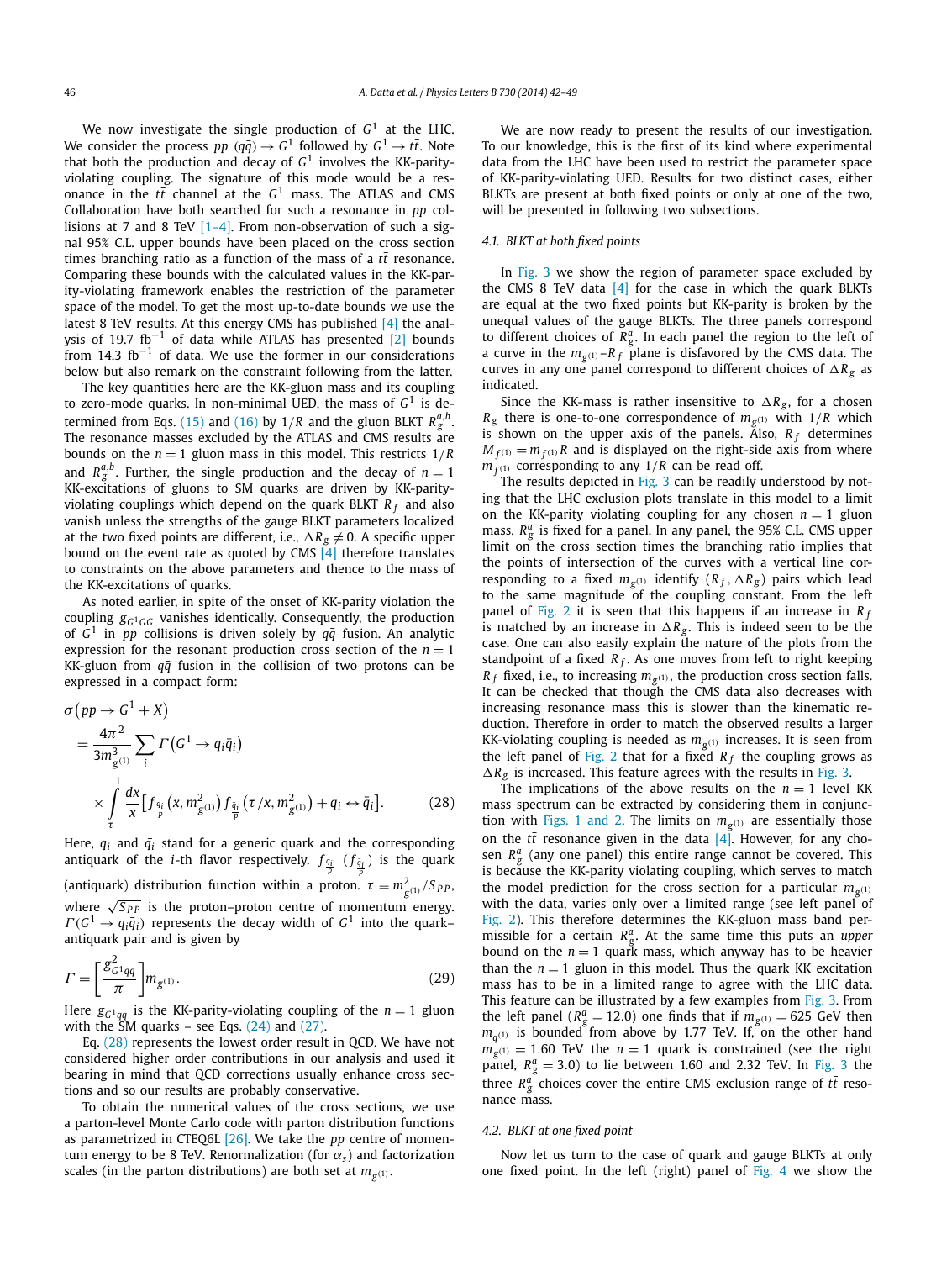<span id="page-5-0"></span>

Fig. 3. 95% C.L. excluded/allowed regions in the  $m_{\sigma^{(1)}} - R_f$  parameter space for several choices of  $\Delta R_g$  from non-observation of a resonant tt signal at the LHC running at 8 TeV. Each panel corresponds to a specific value of  $\breve{R}_{g}^a$ . The region to the left of a given curve is disfavored by the CMS data [\[4\].](#page-6-0) 1/R and  $M_{f^{(1)}}=m_{f^{(1)}}R$  are displayed in the upper and right-side axes respectively (see text).



Fig. 4. 95% C.L. exclusion plots in the  $m_{g^{(1)}} - R_f$  plane for several choices of  $R_g$ . The region below a specific curve is ruled out from the non-observation of a resonant tt signal in the 8 TeV run of LHC by CMS [\[4\]](#page-6-0) (left) and ATLAS [\[2\]](#page-6-0) (right). 1/R and  $M_{f^{(1)}} = m_{f^{(1)}}R$  are displayed in the upper and right-side axes respectively (see text). The y-axis ranges in the two panels are different.

bounds obtained using the 8 TeV results of CMS (ATLAS). The relevant KK-parity-violating couplings vanish when<sup>6</sup>  $R_f = R_g$ . We show in this case the exclusion curves in the  $m_{g(1)}$ – $R_f$  plane for different choices of  $R_g$ . The region below a curve has been ruled out from the data. As expected the CMS bounds based on 19.7  $fb^{-1}$ data are more restrictive than those from the 14.3  $fb^{-1}$  ATLAS result.

Our discussion in the following is based on the left panel of Fig. 4. The nature of behavior seen in Fig. 4 tallies with our earlier considerations. As we have noted in the right panel of [Fig. 1,](#page-2-0)  $M_{(1)} \equiv m_{g^{(1)}} R$  is quite insensitive to the value of  $R_g$ . It is a good approximation therefore to take the mass of  $G<sup>1</sup>$  to be simply proportional to 1*/R*; the 1*/R* values are indicated in the upper axes of the panels in Fig. 4. For any  $m_{g^{(1)}}$  the CMS data gives a bound for the corresponding cross section times branching ratio. Once the mass is fixed, the experimental limit can be achieved by a specific value for the KK-number violating coupling, i.e., the points of intersection of a vertical line with the curves give  $(R_g, R_f)$  pairs which result in this fixed coupling. This can be borne out by comparing with the right panel of [Fig. 2.](#page-3-0) A second option is to consider the plots in Fig. 4 for a fixed  $R_f$ . In this case as  $m_{g(1)}$  increases the enhanced mass hinders the production of the  $n = 1$  KK gluon. We have checked that the fall seen in the CMS data with increasing

<sup>6</sup> Since for this option the BLKTs are present at only one fixed point we denote them by  $R_f$  and  $R_g$  with no superscript.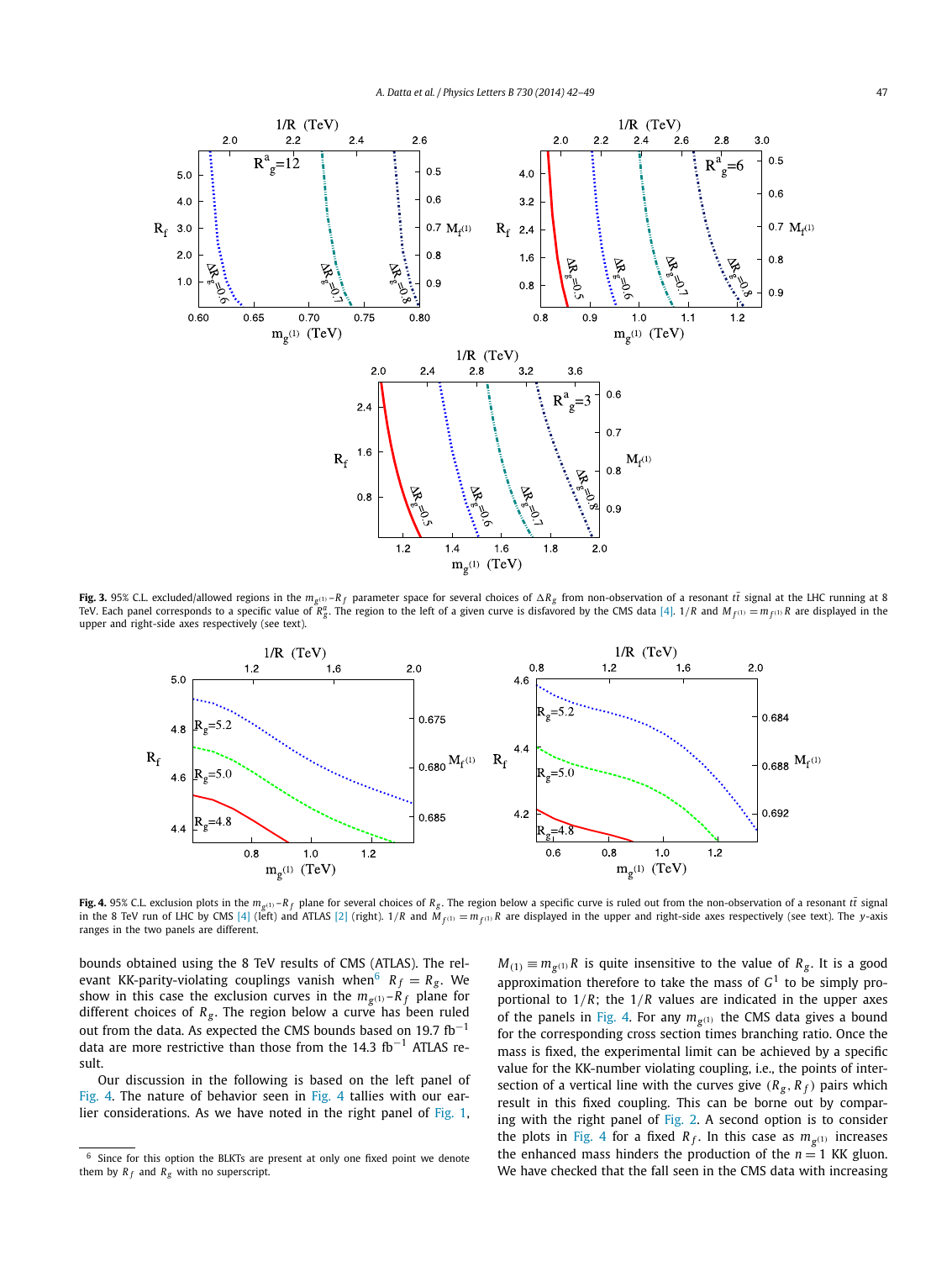<span id="page-6-0"></span>resonance mass is slower then this kinematic reduction. To compensate for this, the KK-violating coupling must increase as we move to larger  $m_{g(1)}$ . As seen from the right panel of [Fig. 2,](#page-3-0) for a fixed  $R_f$  the coupling enhancement is accomplished by increasing  $R_g$ . This is the case in [Fig. 4.](#page-5-0)

The conclusions that can be drawn from the above results are similar to the ones from [Fig. 3](#page-5-0) but much more stringent. For example, if  $m_{\varphi(1)} = 600$  GeV then depending on whether  $R_g$  is 4.8, 5.0, or 5.2 the upper bound on the  $n = 1$  quark mass is 614, 610 or 605 GeV. For a heavier  $n = 1$  gluon of mass 1.200 TeV one finds that the upper bound on the corresponding quark excitation is 1.236 for  $R_g = 5.0$  or 1.227 TeV  $R_g = 5.2$ . These examples indicate that in this scenario, the  $n = 1$  quarks and gluons have to be quasi-degenerate to tally with the LHC observations.

# **5. Conclusions**

Universal extra dimension models are among the attractive options for beyond the standard model physics. Here the SM particles are complemented with heavier KK excitations which are equispaced in mass. The interaction strengths of these states are controlled entirely by the SM. Various aspects of the model ranging from constraints from precision measurements to collider searches have been looked at in the literature. Signals for UED are being actively searched for at the LHC.

One of the less attractive predictions of UED is the compressed mass spectrum of KK excitations of all SM particles at any fixed level. A remedy for this had been noted early on. It was shown [7] that five-dimensional radiative corrections split the degeneracy in a calculable way determined by the SM charges of the zero-mode states. The corrections are encoded as additional four-dimensional interactions located at the two boundary points (BLTs). In this version of UED, known as minimal UED, the practice has been to assume that the couplings of the KK excitations continue to be as for the SM particles and only the mass degeneracy is removed.

In this work we examine departures of the boundary localized kinetic terms from the above minimal choice. There are two possibilities of choosing the four-dimensional kinetic terms at the fixed points with rather distinct physics consequences. In the first, the BLKTs are of equal strength at both fixed points  $(y = 0, \pi R)$ . Here, a  $Z_2$  symmetry  $y \leftrightarrow (y - \pi R)$  survives. One ends up with a theory where the spectrum of KK-particles and the couplings can be drastically different from mUED. The lightest among the  $n = 1$  KK particles is stable and can be a dark matter candidate [\[27,28\].](#page-7-0) The other alternative is to allow the BLKTs at the two fixed points to be of unequal strengths. This will lead to a breakdown of KK-parity and will allow, for example, single production of  $n = 1$ KK-excitations and their decay to SM particles. Earlier we have examined,  $B^1(W_3^1) \rightarrow e^+e^-, \mu^+\mu^-$ , decays after the production of the  $B^1(W_3^1)$  singly at the LHC [\[18\].](#page-7-0)

In this article, we have considered the possible BLKTs for an interacting theory of quarks and gluons. In one alternative, the strengths of quark BLKTs at the two fixed points have been assumed to be equal  $\equiv r_f$ . For the gauge boson boundary kinetic terms we have considered the general case of unequal BLKTs  $(r_g^a \neq r_g^b)$ . Equality of the latter strengths would restore a Z<sub>2</sub>-parity. As an alternate possibility we have considered the situation where the quark and gluon BLKTs are present *only* at the  $y = 0$  fixed point. In both cases the boundary terms modify the field equations in the *y*-direction. Consistency conditions of the solutions of the above equations lead to the masses of KK-excitations of quarks and the gluons and their wave-functions in the *y*-direction.

We have calculated the coupling of  $G^1$ , the  $n = 1$  KK-excitation of the gluon, to a pair of zero-mode quarks (i.e., SM quarks) as a function, in the first alternative, of  $r_f$ ,  $r_g^a$ ,  $r_g^b$  and  $1/R$ . In general, we have presented the coupling as a function of the scaled variable  $R_f$  for several choices of the other parameters. A similar KK-parity-violating coupling, which arises when the BLKTs are present only at  $y = 0$ , has also been evaluated. The coupling is a hallmark of KK-parity violation and vanishes in the  $\Delta R_g = 0$  limit in the first case and for  $R_f = R_g$  in the second.

These results are utilized to calculate the production of *G*<sup>1</sup> singly at the LHC and its subsequent decay to  $t\bar{t}$ , both production and decay being via the KK-parity-violating coupling. The predictions are compared with the results on  $t\bar{t}$  resonance production signature at the LHC running at 8 TeV *pp* centre of momentum energy  $[2,4]$ . It is revealed that nonobservation of this signal with 19.7  $fb^{-1}$  accumulated luminosity already disfavors a large part of the parameter space (spanned by  $r_f$ ,  $r_g^a$ ,  $r_g^b$  and  $1/R$  in one case and  $r_f$ ,  $r_g$  and  $1/R$  in the other). In the models considered here the  $n = 1$  gluon is lighter than the corresponding quark and the bounds on the mass of the former are the same as that on the  $t\bar{t}$  resonance from the data. The cross section limits from LHC put tight *upper* bounds on the  $n = 1$  quark excitation mass. In particular, while a range of a few hundred GeV is still permitted for this mass in the first scenario, in the second the  $n = 1$  quarks and gluons have to be quasi-degenerate.

A similar new physics signal can also arise from other models, e.g., if there are extra *Z*-like bosons as in the left–Right symmetric models or those with an extra *U(*1*)* symmetry. Here we have not attempted to compare the KK-parity-violating UED signals with those from such other scenarios.

#### **Acknowledgements**

The authors are grateful to Prof. J. Wudka, University of California, Riverside, for asking a question which led to this work. They thank Ujjal Kumar Dey for collaboration in the early stages of this work. A.D. acknowledges partial support from the DRS project sanctioned to the Department of Physics, University of Calcutta, by the University Grants Commission. A.R. is thankful to the Department of Science and Technology for a J.C. Bose Fellowship. A.S. is the recipient of a Senior Research Fellowship from the University Grants Commission.

# **References**

- [1] [ATLAS Collaboration, Phys. Rev. D 88 \(2013\) 012004, arXiv:1305.2756. See also:](http://refhub.elsevier.com/S0370-2693(14)00039-2/bib61746C61733754s1) [J. High Energy Phys. 1209 \(2012\) 041.](http://refhub.elsevier.com/S0370-2693(14)00039-2/bib61746C61733754s1)
- [2] [ATLAS Collaboration, arXiv:1310.0486v2.](http://refhub.elsevier.com/S0370-2693(14)00039-2/bib61746C61733854s1)
- [3] CMS [Collaboration, J. High Energy Phys. 1209 \(2012\) 029;](http://refhub.elsevier.com/S0370-2693(14)00039-2/bib636D733754s1) [CMS Collaboration, J. High Energy Phys. 1212 \(2012\) 015;](http://refhub.elsevier.com/S0370-2693(14)00039-2/bib636D733754s2)
	- [CMS Collaboration, Phys. Rev. D 87 \(2013\) 072002.](http://refhub.elsevier.com/S0370-2693(14)00039-2/bib636D733754s3)
- [4] CMS [Collaboration, arXiv:1309.2030v1.](http://refhub.elsevier.com/S0370-2693(14)00039-2/bib636D733854s1)
- [5] [T. Appelquist, H.C. Cheng, B.A. Dobrescu, Phys. Rev. D 64 \(2001\) 035002, arXiv:](http://refhub.elsevier.com/S0370-2693(14)00039-2/bib616364s1) [hep-ph/0012100.](http://refhub.elsevier.com/S0370-2693(14)00039-2/bib616364s1)
- [6] H. [Georgi, A.K. Grant, G. Hailu, Phys. Lett. B 506 \(2001\) 207, arXiv:hep-ph/](http://refhub.elsevier.com/S0370-2693(14)00039-2/bib67656F726769s1) [0012379.](http://refhub.elsevier.com/S0370-2693(14)00039-2/bib67656F726769s1)
- [7] H.C. [Cheng, K.T. Matchev, M. Schmaltz, Phys. Rev. D 66 \(2002\) 036005, arXiv:](http://refhub.elsevier.com/S0370-2693(14)00039-2/bib636D7331s1) [hep-ph/0204342.](http://refhub.elsevier.com/S0370-2693(14)00039-2/bib636D7331s1)
- [8] H.C. [Cheng, K.T. Matchev, M. Schmaltz, Phys. Rev. D 66 \(2002\) 056006, arXiv:](http://refhub.elsevier.com/S0370-2693(14)00039-2/bib636D7332s1) [hep-ph/0205314.](http://refhub.elsevier.com/S0370-2693(14)00039-2/bib636D7332s1)
- [9] [P. Nath, M. Yamaguchi, Phys. Rev. D 60 \(1999\) 116006, arXiv:hep-ph/9903298.](http://refhub.elsevier.com/S0370-2693(14)00039-2/bib6E617468s1)
- [10] D. [Chakraverty, K. Huitu, A. Kundu, Phys. Lett. B 558 \(2003\) 173, arXiv:hep-ph/](http://refhub.elsevier.com/S0370-2693(14)00039-2/bib63686Bs1) [0212047.](http://refhub.elsevier.com/S0370-2693(14)00039-2/bib63686Bs1)
- [11] [A.J. Buras, M. Spranger, A. Weiler, Nucl. Phys. B 660 \(2003\) 225, arXiv:hep-ph/](http://refhub.elsevier.com/S0370-2693(14)00039-2/bib6275726173s1) [0212143;](http://refhub.elsevier.com/S0370-2693(14)00039-2/bib6275726173s1)

[A.J. Buras, A. Poschenrieder, M. Spranger, A. Weiler, Nucl. Phys. B 678 \(2004\)](http://refhub.elsevier.com/S0370-2693(14)00039-2/bib6275726173s2) 455, [arXiv:hep-ph/0306158.](http://refhub.elsevier.com/S0370-2693(14)00039-2/bib6275726173s2)

- [12] K. [Agashe, N.G. Deshpande, G.H. Wu, Phys. Lett. B 514 \(2001\) 309, arXiv:](http://refhub.elsevier.com/S0370-2693(14)00039-2/bib64657368s1) [hep-ph/0105084;](http://refhub.elsevier.com/S0370-2693(14)00039-2/bib64657368s1)
- [U. Haisch, A. Weiler, Phys. Rev. D 76 \(2007\) 034014, arXiv:hep-ph/0703064.](http://refhub.elsevier.com/S0370-2693(14)00039-2/bib64657368s2)
- [13] [J.F. Oliver, J. Papavassiliou, A. Santamaria, Phys. Rev. D 67 \(2003\) 056002,](http://refhub.elsevier.com/S0370-2693(14)00039-2/bib73616E7461s1) [arXiv:hep-ph/0212391.](http://refhub.elsevier.com/S0370-2693(14)00039-2/bib73616E7461s1)